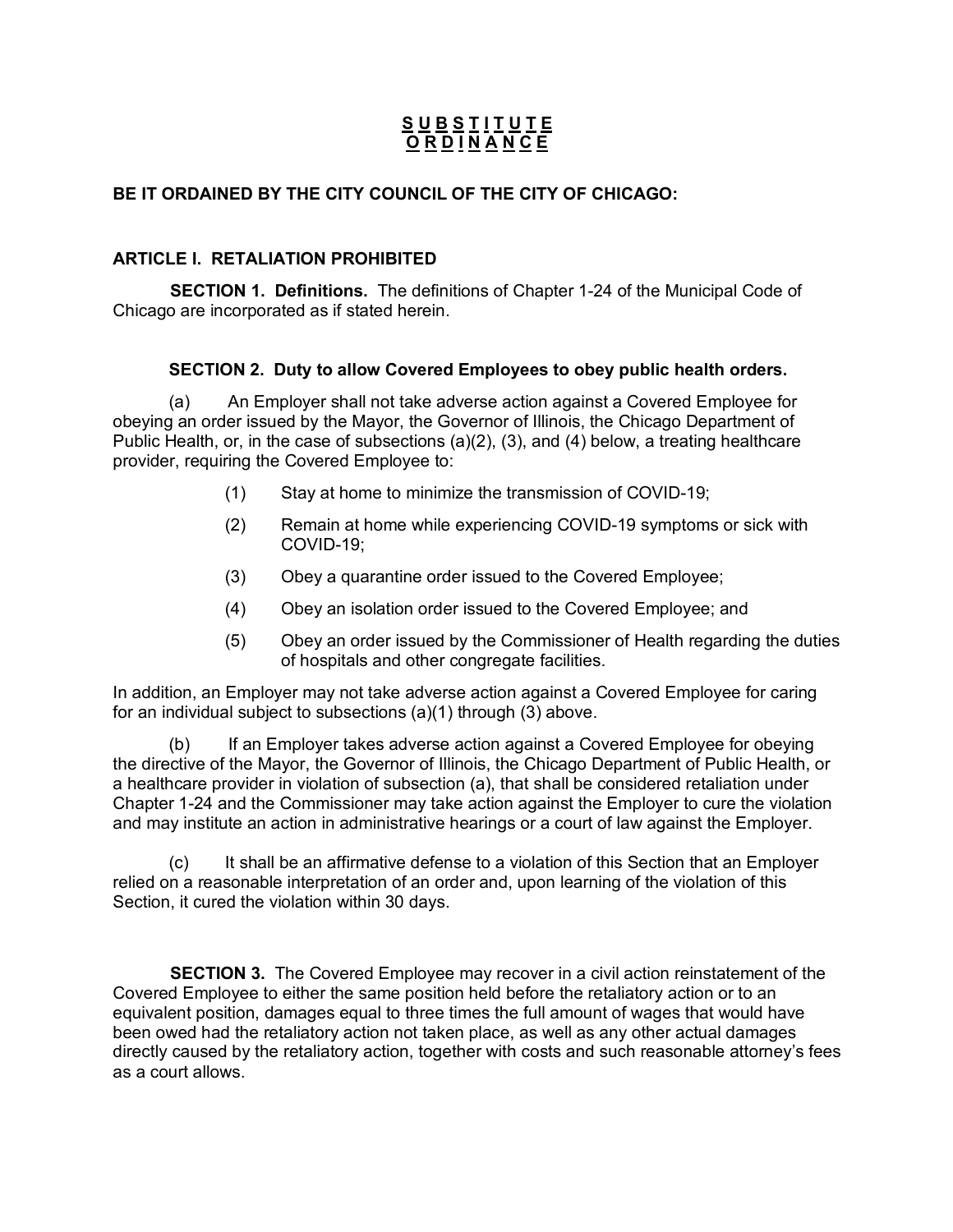**SECTION 4.** The Commissioner of Public Health shall have the authority to promulgate rules necessary to implement the requirements of this ordinance.

#### **ARTICLE II. MINIMUM WAGE ORDINANCE DRAFTING CORRECTION**

**SECTION 1.** After the passage of the Management Ordinance, it was discovered that Section 1-24-010 contained a scrivener's error that erroneously removed groups previously subject to the paid sick leave portions of the Minimum Wage and Paid Sick Leave Ordinance. Accordingly, Section 1-24-010 of the Municipal Code of Chicago is hereby amended by adding the language underscored, and by deleting the language struck through, as follows:

#### **1-24-010 Definitions.**

For purposes of this chapter, the following definitions apply:

#### *(Omitted text is unaffected by this ordinance)*

"Covered Employee" means an Employee who, in any particular two-week period, performs at least two hours of work for an Employer while physically present within the geographic boundaries of the City. For purposes of this definition, time spent traveling in the City that is compensated time, including, but not limited to, deliveries, sales calls, and travel related to other business activity taking place within the City, shall constitute work while physically present within the geographic boundaries of the City; however, time spent traveling in the City that is uncompensated commuting time shall not constitute work while physically present within the geographic boundaries of the City. "Covered Employee" does not include any individual permitted to work: (a) as a camp counselor employed at a day camp if the camp counselor is paid a stipend on a onetime or periodic basis and, if the camp counselor is a minor, the minor's parent, guardian or other custodian has consented in writing to the terms of payment before the commencement of such employment; (b) while subject to subsection 4(a)(2) of the Minimum Wage Law, with the exception of the categories of Employees described in subsections  $4(a)(2)(A)$  and  $4(a)(2)(B)$  of the Minimum Wage Law, who shall be entitled to the Wages that their Employer shall otherwise pay under Section 1-24-020(b) and 1-24-030 above, whichever applies, as well as the overtime compensation described in Section 1-24-040; and (c) for any governmental entity other than the City and its Sister Agencies. Except as provided in (d)(i) and (d)(ii), "Covered Employee" does not include any individual permitted to work  $\leftrightarrow$  for an Employer who has fewer than four Employees.  $,$  with the exception that:  $(1)$ 

(d)(i) all All Domestic Workers, including Domestic Workers employed by Employers with fewer than four Employees, shall be Covered Employees. if the individual meets the other requirements; and (2) for purposes of Section 1-24-045, any individual permitted to work by an Employer in an Occupation, regardless of the number of persons the Employer employs, shall be Covered Employees if the individual meets the other requirements:

(d)(ii) Employees who work in the following categories shall be Covered Employees under Section 1-24-045,  $(b A)$  as an outside salesman;  $(c B)$  as a member of a religious corporation or organization; (d C) at, and employed by, an accredited Illinois college or university at which the individual is a student who is covered under the Fair Labor Standards Act, as amended; (d D) for a motor carrier and with respect to whom the U.S. Secretary of Transportation has the power to establish qualifications and maximum hours of service under the provisions of Title 49 U.S.C. or the State of Illinois under Section 18b-105 (Title 92 of the Illinois Administrative Code, Part 395 - Hours of Service of Drivers) of the Illinois Vehicle Code; (f) as a camp counselor employed at a day camp if the camp counselor is paid a stipend on a onetime or periodic basis and, if the camp counselor is a minor, the minor's parent, guardian or